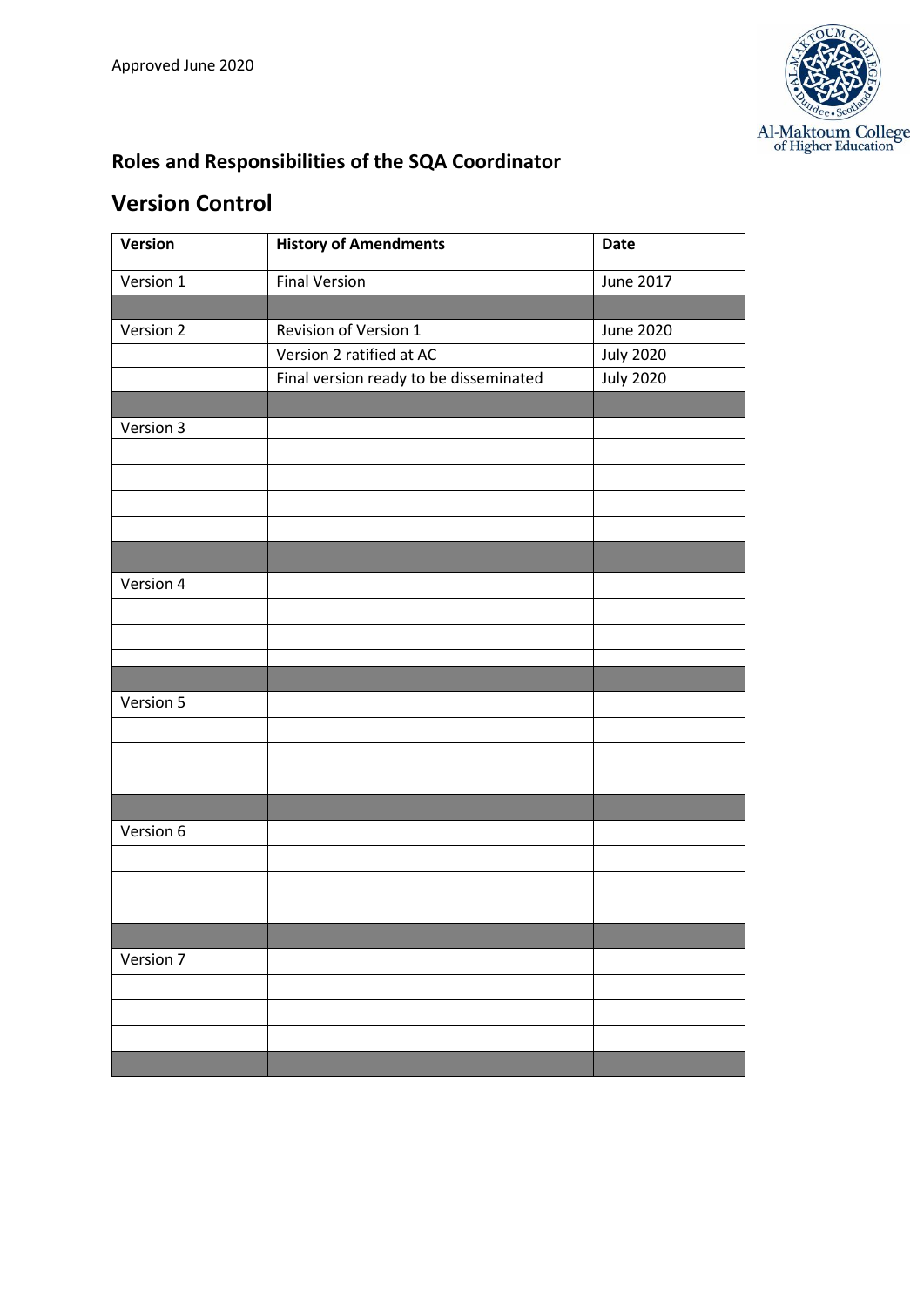## **Roles and responsibilities of the SQA Coordinator at Al-Maktoum College of Higher Education**

The SQA Coordinator is required to be responsible to various aspects of SCQF credit-rated Programmes by the Scottish Qualifications Authority, including the effective quality, design, delivery and assessment of the Programmes.

Currently there are 7 Customised Awards offered at the College, as an SQA Approved Centre.

The current Programmes are:

- 1- Professional Diploma in Islamic Banking & Finance (SCQF 11)
- 2- Advanced Diploma in Islamic Studies (SCQF 10)
- 3- Advance Diploma in Arabic Language (SCQF 10)
- 4- Diploma in Arabic Language (SCQF 10)
- 5- Certificate in Arabic Language (SCQF 8)
- 6- Introductory Certificate in Arabic Language (SCQF 6)
- 7- Academic Training Programme in Multiculturalism and Leadership (SCQF 9)
- 8- HNC in Business (SCQF 7)
- 9- HND in Business (SCQF 8)
- 10- HNC in Management & Leadership (SCQF 7)
- 11- Diploma in Management & Leadership (SCQF 8)
- 12- Diploma in Moral Economy & Sustainable Development (SCQF 11)
- 13- Executive Diploma in Islamic Finance & Entrepreneurship (SCQF 11)

S/he is also required to contribute to the promotion of the College's programmes and activities of the College as assigned by the Principal/Head of the College. S/he is also expected to be at all times an excellent ambassador for the College.

Duties & Responsibilities:

1. To be the first point of contact between the centre, SQA, and candidates,

2. To be the first point of contact within the College, as the SQA Approved Centre, between staff (admin, academic, and senior management), the candidates and students of the SCQF-Accredited Programmes,

3. To ensure policies and procedures are in place to support the quality assurance process and the QAA Code of Practice,

4. To ensure that policies and procedures are reviewed regularly and updated in line with current SQA guidelines and with Centre decisions,

5. To ensure that the most current version of all documentation is used in practice,

6. To enable internal verifiers and assessors to meet on a regular basis,